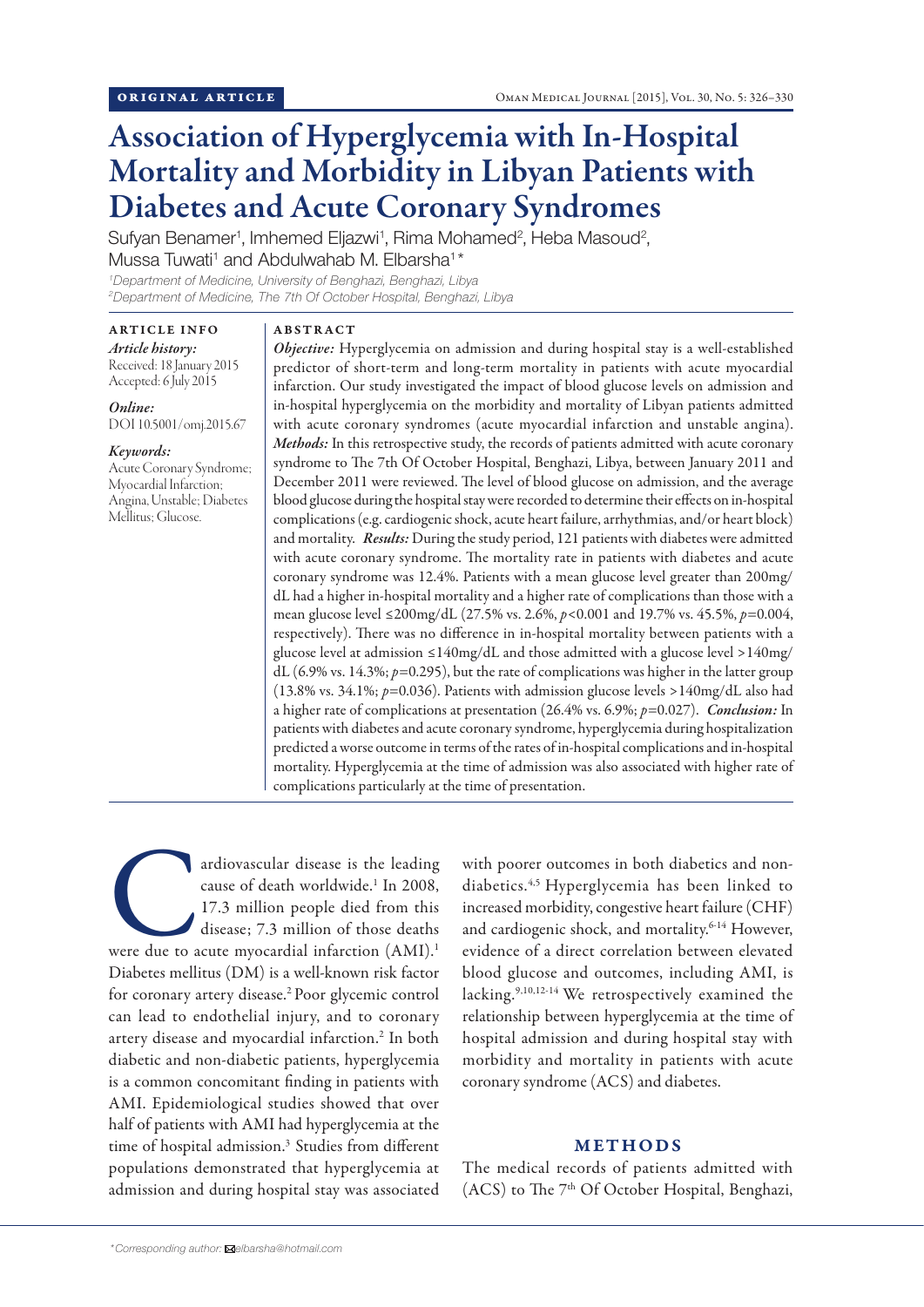Libya, between January 2011 and December 2011 were reviewed retrospectively. Demographic data and data on the presence or absence of diabetes, hypertension, tobacco smoking, and history of previous myocardial infarction were collected from the patients' medical records. Details of treatment, particularly thrombolytic and antiplatelet therapies, were noted.

The level of blood glucose at admission and the average blood glucose during hospital stay were recorded to determine their effect on in-hospital mortality and complications. The mean in-hospital blood glucose was only calculated for those patients with at least three blood glucose measurements available.

Patients were categorized into two groups according to their glucose levels on admission; those  $\leq$ 140mg/dl and those >140mg/dL. Similarly, patients were also categorized into those whose mean blood glucose was ≤200mg/dL and those with mean blood glucose of >200mg/dL.

The difference in mortality and rates of complications were determined between each set of groups. Recorded complications included cardiogenic shock, acute heart failure, arrhythmias, and/or heart block.

Data were analyzed using the SPSS Statistics (SPSS Inc., Chicago, US) version 17.0. Discrete variables were expressed as numbers and percentages, and continuous variables as the mean and standard deviation (SD).

Differences between categorical values were analyzed using the chi-square test while the Student's *t*-test was used for continuous values. A *p-*value less than 0.050 was considered statistically significant.

#### RESULTS

During the study period, a total of 121 patients with diabetes, four with type I DM and 117 with type II DM, were admitted with ACS. AMI was the reason for admission in 71 (58.7%) patients, and unstable angina (UA) in the remaining 50 patients.

The overall in-hospital mortality rate was 12.4%. Mortality was higher in those with AMI than in those with UA, but the difference was not significant (16.9% vs. 6%; *p*=0.070). Complications (cardiogenic shock, acute heart failure, arrhythmias, and/or heart blocks) occurred in 35 (28.9%) patients during their hospitalization.

Table 1: Characteristics of patients with diabetes and acute coronary syndrome according to their blood glucose level at admission.

| Patients'          | <b>Admission glucose</b> |              | $p$ -value |
|--------------------|--------------------------|--------------|------------|
| characteristice    | $\leq$ 140mg/dL          | $>140$ mg/dL |            |
| Total patients     | 29(24.2)                 | 91(75.8)     |            |
| Men                | 17(58.6)                 | 49(53.8)     | 0.653      |
| $Age*(years)$      | $59 + 9$                 | $61 + 11$    | 0.408      |
| Hypertension       | 23(79.3)                 | 51(56.0)     | 0.025      |
| Smoking            | 5(17.2)                  | 19(20.9)     | 0.670      |
| History of MI      | 8(27.6)                  | 11(12.1)     | 0.046      |
| History of CAD     | 11(37.9)                 | 40(44.0)     | 0.568      |
| Mean systolic BP*  | $150 + 31$               | $145 + 34$   | 0.501      |
| Mean diastolic BP* | $86+16$                  | $86+19$      | 0.978      |
| МI                 | 15(51.7)                 | 55 (60.4)    | 0.407      |
| Thrombolysis       | 10(34.5)                 | 29(31.9)     | 0.793      |
| Antiplatelets      | 29(100.0)                | 88 (96.7)    | 0.322      |

*Data presented as n (%). \*mean±SD.*

*BP: blood pressure, CAD: coronary artery disease, MI: myocardial infarction.*

Blood glucose levels on admission were noted in the records of 120 patients out of the 121 patients admitted with ACS.

Table 1 shows the background characteristics of the 120 study patients categorized according to their blood glucose level at admission. There was no difference in in-hospital mortality between patients with an admission glucose level ≤140mg/dL and those with an admission glucose level >140mg/ dL (6.9% vs. 14.3%; *p*=0.295). Patients with an admission glucose level >140mg/dL have higher rate of complications at time of their presentation (26.4% vs. 6.9%; *p*=0.027) as well as higher rate of overall complications occurring during their hospital stay (34.1% vs. 13.8%; *p*=0.036).

Table 2 shows the background characteristics of the 116 patients with respect to their average blood glucose level.

Data from at least three measurements of blood glucose were available for 116 patients. Seventy-six (65.5%) of these patients had an average blood glucose of ≤200mg/dL, and the remaining 40 (34.5%) had an average blood glucose of >200mg/dL. Those with a mean glycemia >200 mg/dL had a higher in-hospital mortality (27.5% vs. 2.6%; *p*<0.001) and a higher overall rate of in-hospital complications (19.7% vs. 45.5%;  $p=0.004$ ) than those with a mean glycemia ≤200mg/dL.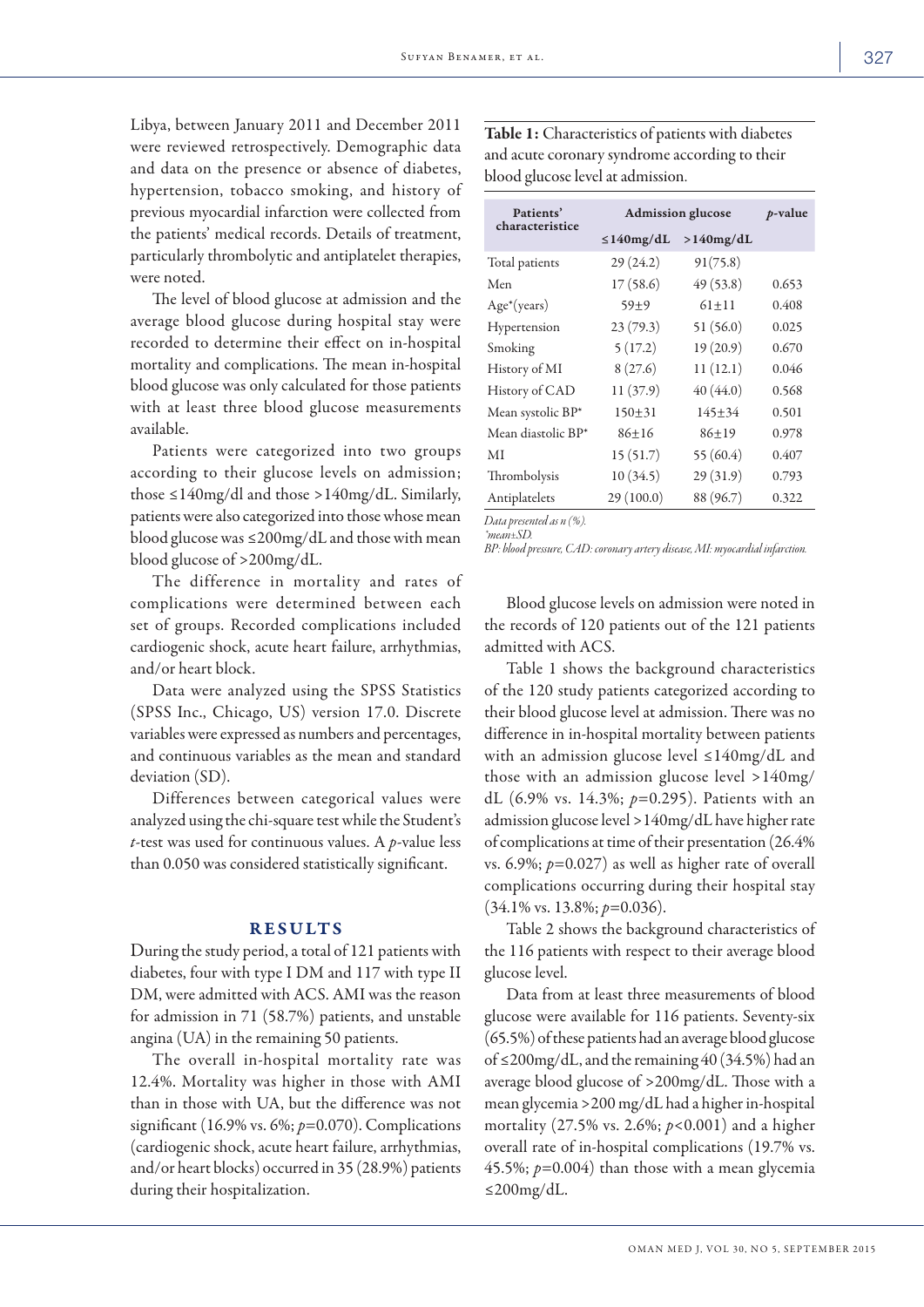| Table 2: Characteristics of the patients with diabetes |
|--------------------------------------------------------|
| and acute coronary syndrome according to the mean      |
| glycemia level.                                        |

| Patients'<br>characteristice | Mean glycemia   |               | <i>p</i> -value |
|------------------------------|-----------------|---------------|-----------------|
|                              | $\leq$ 200mg/dL | $>$ 200 mg/dL |                 |
| Total patients               | 76(65.5)        | 40(34.5)      |                 |
| Men                          | 48(63.2)        | 16(40)        | 0.017           |
| $Age^*(years)$               | $59 + 10$       | $62+11$       | 0.128           |
| Hypertension                 | 49 (64.5)       | 25(62.5)      | 0.833           |
| Smoking                      | 17(22.4)        | 5(12.5)       | 0.198           |
| History of MI                | 17(22.4)        | 2(5)          | 0.016           |
| History of CAD               | 34 (44.7)       | 15(37.5)      | 0.453           |
| Mean systolic BP*            | $143+45$        | $151 + 29$    | 0.223           |
| Mean diastolic BP*           | $85 + 21$       | $90 + 13$     | 0.171           |
| МI                           | 33(43.4)        | 17(42.5)      | 0.924           |
| Thrombolysis                 | 24(31.6)        | 14(35)        | 0.709           |
| Anti-platelets               | 76(100.0)       | 37(92.5)      | 0.016           |

*Data presented as n (%).*

*\*mean ±SD.* 

*BP: blood pressure; CAD: coronary artery disease; MI: myocardial infarction.*

# DISCUSSION

Several studies have shown that blood glucose levels predict the outcome of patients with diabetes and ACS.7-14 Most of these studies relied on the blood glucose level at first admission as a predictor of outcome,<sup>1,7,8,15</sup> whereas others used fasting blood glucose15-17 or average glucose levels during the admission period.18,19 However, there is no wellaccepted definition of hyperglycemia as different studies used different glucose levels to define hyperglycemia in this setting.

Several studies have suggested that blood glucose levels between 110mg/dL and ≥200mg/ dL are associated with adverse outcomes.<sup>6</sup> In the American Heart Association Scientific Statement on Hyperglycemia and Acute Coronary Syndrome, hyperglycemia was defined as a blood glucose level >140mg/dL at any time during hospitalization.20 However, the relationship between glycemic status and the outcome may vary depending on the diabetic status of the patient. In non-diabetic patients, the mortality rate increases when blood glucose >120mg/dL, while in diabetic patients, a blood glucose >200 mg/dL is associated with a poor outcome.6,20

 A large cohort study evaluated the relationship between blood glucose at admission, classified in five different groups (≤110, >110–140, >140– 170, >170–240, >240mg/dL), and patients with AMI.6 They found that both short- and long-term mortality increased linearly with elevated admission glucose level. In patients with established DM, 30-day mortality increased from 10% to 39% and one-year mortality from 22% to 55% as the blood glucose level at admission increased within a range of 110-240mg/dL.<sup>6</sup> However, their measurements consisted of only a single value at admission rather than hyperglycemia during the entire period of hospitalization.

In a large multicenter study from Oman, severe admission hyperglycemia, defined as blood glucose levels ≥200mg/dL, was associated with increased inhospital mortality among those without previously diagnosed diabetes but not among those with established diabetes.<sup>21</sup>

Despite the differences in blood glucose cutoff points used by different studies, most studies consistently reported a high mortality rate and a high rate of cardiac complications, including CHF, malignant arrhythmia, and cardiogenic shock.<sup>6-14</sup>

Glycosylated hemoglobin  $(HbA_{1c})$  levels have also been studied as a possible predictor of outcome in patients with ACS. Unlike blood glucose levels, studies of HbA<sub>1</sub> yielded conflicting results. A study by Chan et al, $22$  in patients with diabetes and ACS suggested that  $HbA_{1c}$  levels are not associated in short-term (up to six months) outcomes.

In our study, we assessed both the first admission blood glucose level as well as the mean glycemia during hospitalization using the cut-offs of 140mg/ dL and 200mg/dL, respectively.

We found no statistically significant difference in the mortality rate between those with an admission blood glucose level of less than 140mg/dL and those with admission blood glucose greater than 140mg/ dL. However, mortality rates were higher among those with higher average blood glucose during hospitalization (>200mg/dL).

There are many explanations for the lack of an effect of admission blood glucose on mortality in our study. First, other studies concluded similar results and suggested that it is the fasting blood glucose and not the random blood glucose taken at the time of admission that predicts the mortality in patients with ACS.<sup>19,23</sup>

Because of the retrospective nature of our study, we cannot verify the fasting status of our patients

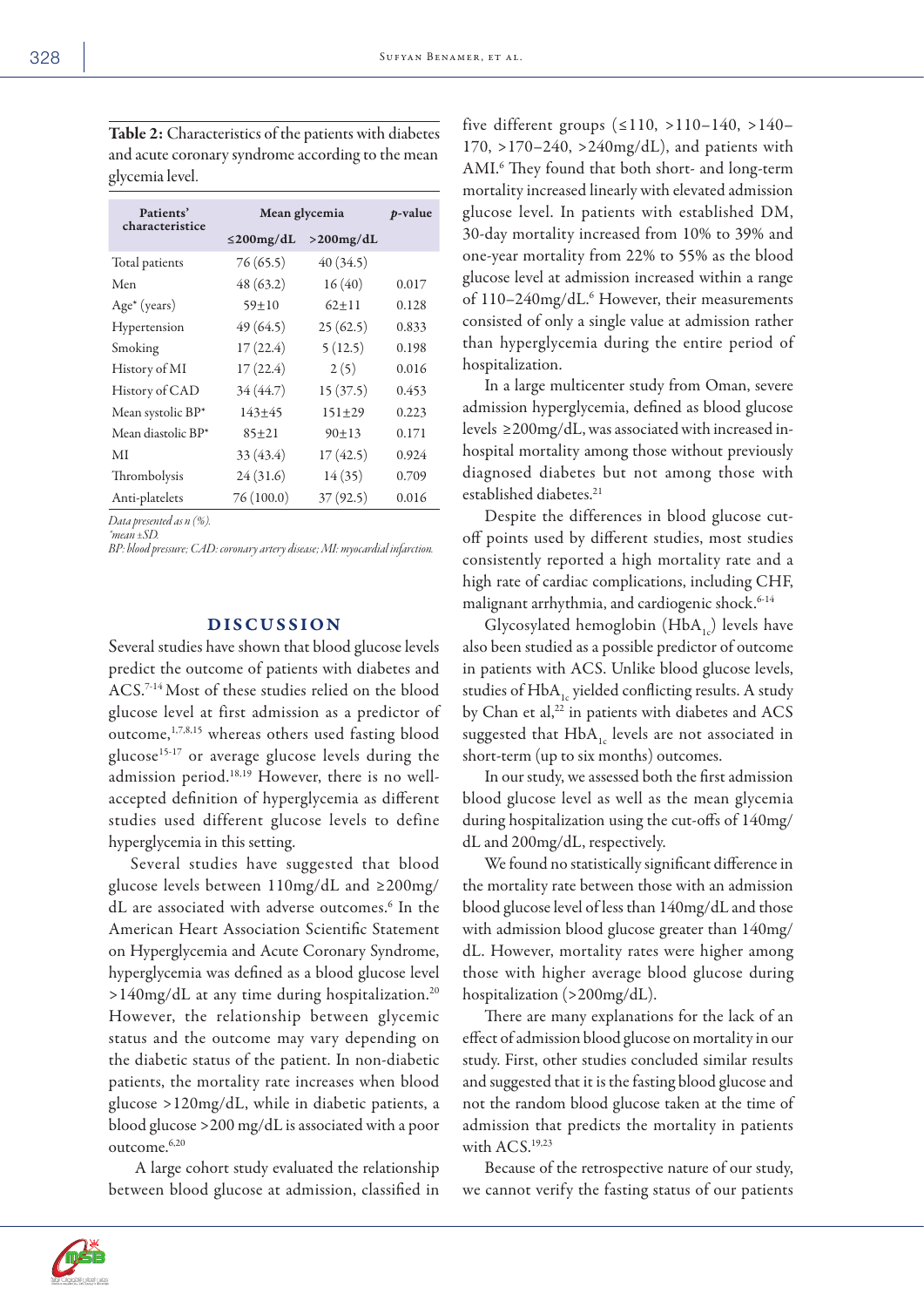at the time of admission. Second, this lack of effect could also be attributed to the smaller number of those presenting with a blood glucose of less than 140mg/dL (n=29) compared to those with levels greater than 140mg/dL (n=91). However, both admission blood glucose and average blood glucose during hospitalization were associated with higher rate of complications both at the time of admission as well as during hospitalization.

There are several mechanisms by which hyperglycemia may exacerbate myocardial damage and worsen the prognosis in patients with ACS. First, hyperglycemia induces oxidative stress by producing free radicals, which leads to myocardial cellular injury.24 Hyperglycemia has also been shown to affect cardiac contractility and reduce both enddiastolic volume and stroke volume by promoting osmotic diuresis and lowering the circulating volume.<sup>25,26</sup>

Our patient population is slightly different from those in previously published studies, reflecting the type of patients treated in an under-resourced setting. First, there is no cardiac catheterization service in our hospital meaning that all patients were treated either with thrombolytic therapy or anticoagulants. Second, all our patients were treated by subcutaneous insulin sliding scale protocols instead of intravenous insulin infusion. However, most patients (65%) achieved good control of blood glucose (<200mg/ dL) during their hospitalization.

### CONCLUSION

Our study showed that a worse outcome accompanies hyperglycemia during hospital stay in terms of in-hospital mortality and rate of in-hospital complications in patients with diabetes and ACS. Hyperglycemia at admission was also associated with a higher rate of complications, particularly at the time of presentation.

#### *Disclosure*

The authors declared no conflicts of interest. No funding was received for this study.

#### references

- 1. Mendis S, Puska P, Norrving B, eds. Global Atlas on Cardiovascular Disease Prevention and Control. World Health Organization, Geneva 2011.
- 2. Hammoud T, Tanguay JF, Bourassa MG. Management of coronary artery disease: therapeutic options in patients with diabetes. J Am Coll Cardiol 2000 Aug;36(2):355-365.
- 3. Kosiborod M, Inzucchi SE, Krumholz HM, Xiao L, Jones PG, Fiske S, et al. Glucometrics in patients hospitalized with acute myocardial infarction: defining the optimal outcomesbased measure of risk. Circulation 2008 Feb;117(8):1018- 1027.
- 4. Sin HY. Hyperglycemia and survival rate in Asian patients with acute coronary syndrome. Arch Pharm Res 2014 Jun;37(6):738-745.
- 5. Ayhan H, Durmaz T, Keleş T, Bayram NA, Bilen E, Akçay M, et al. The relationship between acute coronary syndrome and stress hyperglycemia. Exp Clin Endocrinol Diabetes 2014 Apr;122(4):222-226.
- 6. Kosiborod M, Rathore SS, Inzucchi SE, Masoudi FA, Wang Y, Havranek EP, et al. Admission glucose and mortality in elderly patients hospitalized with acute myocardial infarction: implications for patients with and without recognized diabetes. Circulation 2005 Jun;111(23):3078- 3086.
- 7. Capes SE, Hunt D, Malmberg K, Gerstein HC. Stress hyperglycaemia and increased risk of death after myocardial infarction in patients with and without diabetes: a systematic overview. Lancet 2000 Mar;355(9206):773-778.
- 8. Foo K, Cooper J, Deaner A, Knight C, Suliman A, Ranjadayalan K, et al. A single serum glucose measurement predicts adverse outcomes across the whole range of acute coronary syndromes. Heart 2003 May;89(5):512-516.
- 9. Leor J, Goldbourt U, Reicher-Reiss H, Kaplinsky E, Behar S; SPRINT Study Group. Cardiogenic shock complicating acute myocardial infarction in patients without heart failure on admission: incidence, risk factors, and outcome. Am J Med 1993 Mar;94(3):265-273.
- 10. Mak KH, Mah PK, Tey BH, Sin FL, Chia G. Fasting blood sugar level: a determinant for in-hospital outcome in patients with first myocardial infarction and without glucose intolerance. Ann Acad Med Singapore 1993 May;22(3):291-295.
- 11. O'Sullivan JJ, Conroy RM, Robinson K, Hickey N, Mulcahy R. In-hospital prognosis of patients with fasting hyperglycemia after first myocardial infarction. Diabetes Care 1991 Aug;14(8):758-760.
- 12. Oswald GA, Corcoran S, Yudkin JS. Prevalence and risks of hyperglycaemia and undiagnosed diabetes in patients with acute myocardial infarction. Lancet 1984 Jun;1(8389):1264-1267.
- 13. Oswald GA, Smith CC, Betteridge DJ, Yudkin JS. Determinants and importance of stress hyperglycaemia in non-diabetic patients with myocardial infarction. Br Med J (Clin Res Ed) 1986 Oct;293(6552):917-922.
- 14. Sala J, Masiá R, González de Molina FJ, Fernández-Real JM, Gil M, Bosch D, et al; REGICOR Investigators. Short-term mortality of myocardial infarction patients with diabetes or hyperglycaemia during admission. J Epidemiol Community Health 2002 Sep;56(9):707-712.
- 15. Ishihara M, Inoue I, Kawagoe T, Shimatani Y, Kurisu S, Nishioka K, et al. Impact of acute hyperglycemia on left ventricular function after reperfusion therapy in patients with a first anterior wall acute myocardial infarction. Am Heart J 2003 Oct; 146(4): 674-678.
- 16. Hadjadj S, Coisne D, Mauco G, Ragot S, Duengler F, Sosner P, et al. Prognostic value of admission plasma glucose and HbA in acute myocardial infarction. Diabet Med 2004 Apr;21(4):305-310.
- 17. Aronson D, Hammerman H, Kapeliovich MR, Suleiman A, Agmon Y, Beyar R, et al. Fasting glucose in acute myocardial infarction: incremental value for long-term mortality and relationship with left ventricular systolic function. Diabetes Care 2007 Apr;30(4):960-966.
- 18. Svensson AM, McGuire DK, Abrahamsson P, Dellborg M. Association between hyper- and hypoglycaemia and  $\tilde{2}$ year all-cause mortality risk in diabetic patients with acute coronary events. Eur Heart J 2005 Jul;26(13):1255-1261.
- 19. Suleiman M, Hammerman H, Boulos M, Kapeliovich MR, Suleiman A, Agmon Y, et al. Fasting glucose is an important